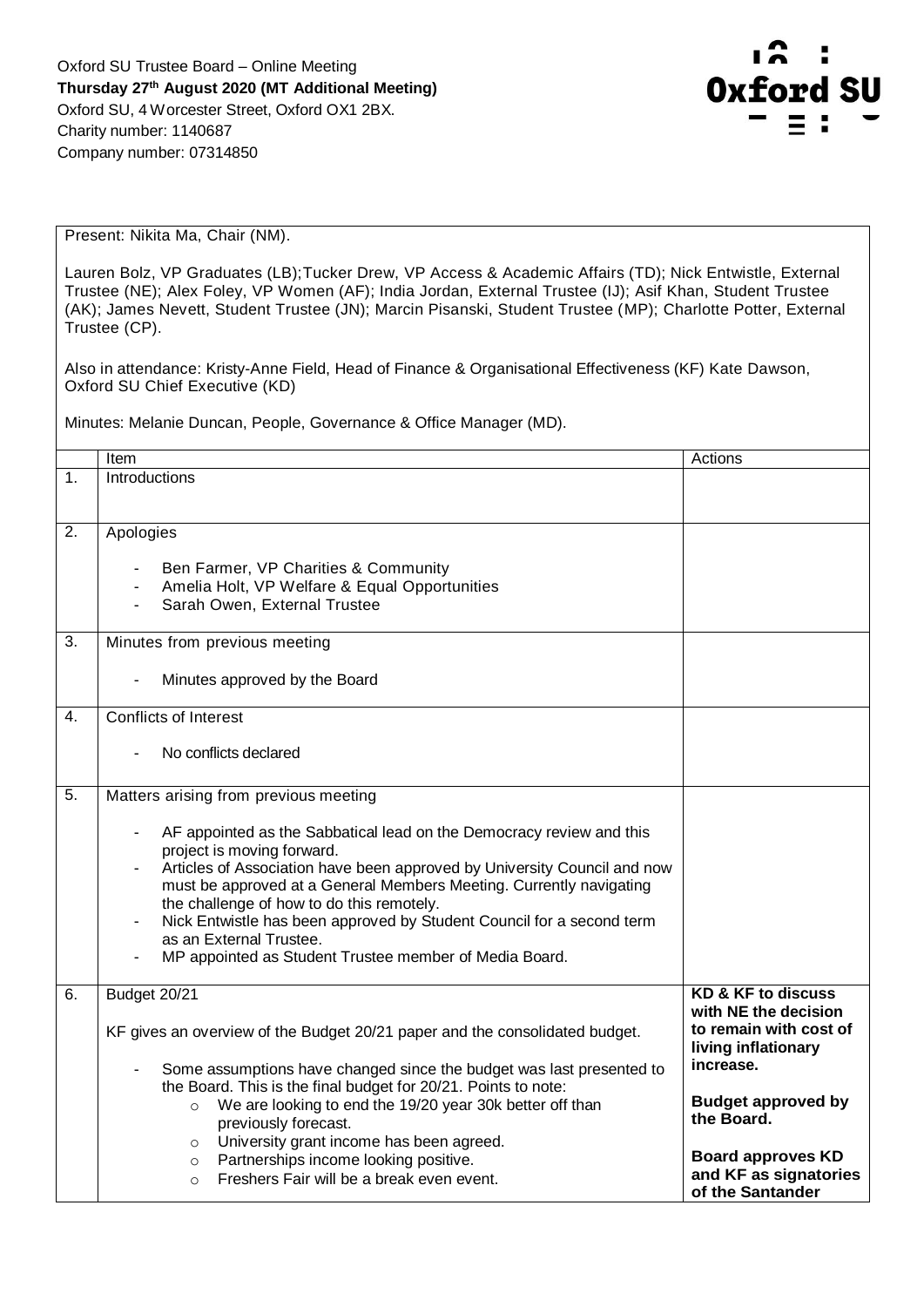

|    | Digital screens did not appear in previous budget due to<br>$\circ$<br>relationship with RockBox and issues with contracts. Have now                                                 | <b>Bank Account.</b>                     |
|----|--------------------------------------------------------------------------------------------------------------------------------------------------------------------------------------|------------------------------------------|
|    | met with them and they have agreed to pay us the outstanding<br>figure for the 19/20 academic year. Have decided to continue<br>working with them through the digital screens.       |                                          |
|    | Other income hasn't changed since last budget.<br>$\circ$                                                                                                                            |                                          |
|    | Payroll – currently unsure whether University are issuing the 2%<br>$\circ$                                                                                                          |                                          |
|    | cost of living increase. We have forecast for this in the budget.<br>Change to salary line includes maternity cover and inflationary<br>$\circ$                                      |                                          |
|    | increases. The Insights Coordinator role is an addition to the                                                                                                                       |                                          |
|    | salary line, this position will be recruited as per the restructure.                                                                                                                 |                                          |
|    | Learning & Development budget has been increased.<br>$\circ$<br>Looking at a deficit of £44k in line with our ambition to spend down<br>$\circ$                                      |                                          |
|    | our reserves.                                                                                                                                                                        |                                          |
|    | KF invites questions from the Board                                                                                                                                                  |                                          |
|    | (CP) What is the income position of the Freshers Fair? (KF) Currently<br>12k off break even for Freshers' Fair. We are confident we will make<br>the commercial sales to break even. |                                          |
|    | (NE) We agreed as a Board to stop our relationship with Rockbox and                                                                                                                  |                                          |
|    | we are now relying on them for a large amount of income. Is there a                                                                                                                  |                                          |
|    | risk here? (KF) New contract has been drawn and agreed and not on<br>Rockbox as a commercial agent, only for the screens within colleges,                                            |                                          |
|    | this was created with input from IJ. Feel this mitigates the risk.                                                                                                                   |                                          |
|    | (NE) Staffing is such a high proportion of our costs, Board made a                                                                                                                   |                                          |
|    | formal decision to move away from the University pay scales and cost<br>of living increase. (KF) We have our own pay scale and ability to                                            |                                          |
|    | decided own cost of living increases, does present administrative                                                                                                                    |                                          |
|    | challenges if we were to do this due to the link to University payroll                                                                                                               |                                          |
|    | (JN) Will there be scope to extend both the student and commercial                                                                                                                   |                                          |
|    | sales if we don't break even for Freshers' Fair? (KF) Student stalls are<br>only £10 each. We are relying on the commercial income to cover                                          |                                          |
|    | costs. There will be a cut off deadline due to the website build but                                                                                                                 |                                          |
|    | there will be the scope to extend if needed.                                                                                                                                         |                                          |
|    | (JN) £3k for strategic projects, what is this? (KD) Strategic projects                                                                                                               |                                          |
|    | budget links to the CEO objectives - strategy development, costs for<br>research/support, auditor/consultant for EDI project.                                                        |                                          |
|    | (JN) Professional costs have increased by 7k, why is this? This is due                                                                                                               |                                          |
|    | to the management accounts continuing to be outsourced to the                                                                                                                        |                                          |
|    | University Finance Division until KD has the scope to take this over.                                                                                                                |                                          |
| 7. | Plans for Return to Office                                                                                                                                                           | KD to update the<br>Board at MT meeting. |
|    | KD gives an overview of the paper:                                                                                                                                                   |                                          |
|    | Oxford SU having a physical presence is important when students are                                                                                                                  |                                          |
|    | back in Oxford.<br>We also need to consider staff wellbeing; some are struggling with working                                                                                        |                                          |
|    | from home for such a long period.                                                                                                                                                    |                                          |
|    | Paper looks at the risk mitigations.                                                                                                                                                 |                                          |
|    | We will update the Board on the progress at the MT Board meeting.                                                                                                                    |                                          |
|    | KD invites questions from the Board:                                                                                                                                                 |                                          |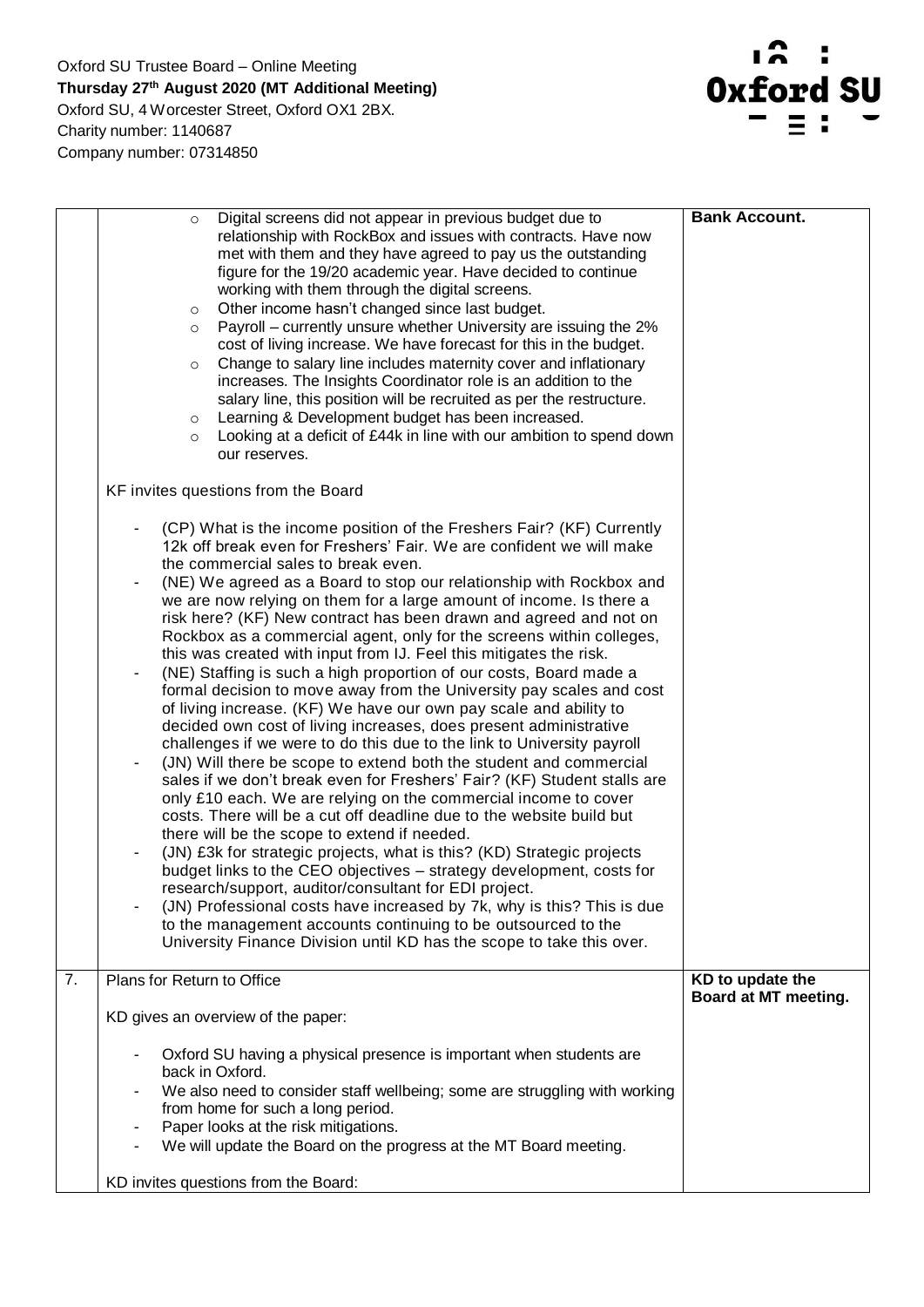

|     | (NE) From an HR perspective, this approach sounds sensible. Would add<br>returning to site as a task based activity - be really explicit as to what is<br>being run on site and how this is being done safely. (KD) Language of this<br>document will change when this is presented to our members, the<br>University and staff.<br>KF leaves the meeting.                                                                                                                                                                                                                                                                                             |                                                                  |
|-----|--------------------------------------------------------------------------------------------------------------------------------------------------------------------------------------------------------------------------------------------------------------------------------------------------------------------------------------------------------------------------------------------------------------------------------------------------------------------------------------------------------------------------------------------------------------------------------------------------------------------------------------------------------|------------------------------------------------------------------|
| 8.  | <b>CEO Objectives</b>                                                                                                                                                                                                                                                                                                                                                                                                                                                                                                                                                                                                                                  | <b>Board approves CEO</b>                                        |
|     | KD presents observations & objectives to the Board (presentation in appendices).<br>(NM) Thanks recorded to KD for her work so far.                                                                                                                                                                                                                                                                                                                                                                                                                                                                                                                    | objectives.                                                      |
|     |                                                                                                                                                                                                                                                                                                                                                                                                                                                                                                                                                                                                                                                        |                                                                  |
| 9.  | Sabbatical Objectives                                                                                                                                                                                                                                                                                                                                                                                                                                                                                                                                                                                                                                  |                                                                  |
|     | Sabbatical Officers present objectives to the Board (overview in the appendices)                                                                                                                                                                                                                                                                                                                                                                                                                                                                                                                                                                       |                                                                  |
|     | NM presents on behalf of BF.<br>LB presents on behalf of AH.<br>(NE) Really useful to get an insight into what you are trying to achieve.<br>Role as an External Trustee is to reflect on what you are prioritising and<br>how the organisation can support you to do this. Core delivery of projects<br>depends on the organisation being set up to help you deliver. If you are<br>successful in these projects (e.g. taking over clubs and socs from the<br>Proctors) how do we achieve this in terms of budget and resources? It is<br>often difficult to get thing done differently, but you are in a unique time and<br>place to deliver change. |                                                                  |
| 10. | Board Away Day                                                                                                                                                                                                                                                                                                                                                                                                                                                                                                                                                                                                                                         | NM, KD and MD to                                                 |
|     | NM asks Board for ideas for away day content:                                                                                                                                                                                                                                                                                                                                                                                                                                                                                                                                                                                                          | create schedule for<br>away and circulate<br>draft to the Board. |
|     | (TD) Promotion and communication. What we can do more of, what our<br>image is externally, how we improve.<br>(JN) Away day is good for building a working team, rapport building and<br>informal discussion.<br>(NE) Not sure what the benefit of strategic discussion has been in the<br>past. Focus on a question/topic based on your priorities.<br>(CP) Focus on KD's observations (see presentation from Item 8)<br>(AF) Discussion on being an anti-racist organisation.<br>(AK) Communication and engagement.                                                                                                                                  | MD to schedule and<br>send calendar invite.                      |
|     | Board in favour of half day away day before the start of Michaelmas term.                                                                                                                                                                                                                                                                                                                                                                                                                                                                                                                                                                              |                                                                  |
| 11. | <b>AOB</b>                                                                                                                                                                                                                                                                                                                                                                                                                                                                                                                                                                                                                                             |                                                                  |
|     | None                                                                                                                                                                                                                                                                                                                                                                                                                                                                                                                                                                                                                                                   |                                                                  |
| 12. | Date of next meeting                                                                                                                                                                                                                                                                                                                                                                                                                                                                                                                                                                                                                                   |                                                                  |
|     | Away day, Friday 2 <sup>nd</sup> October, 10am - 1pm                                                                                                                                                                                                                                                                                                                                                                                                                                                                                                                                                                                                   |                                                                  |